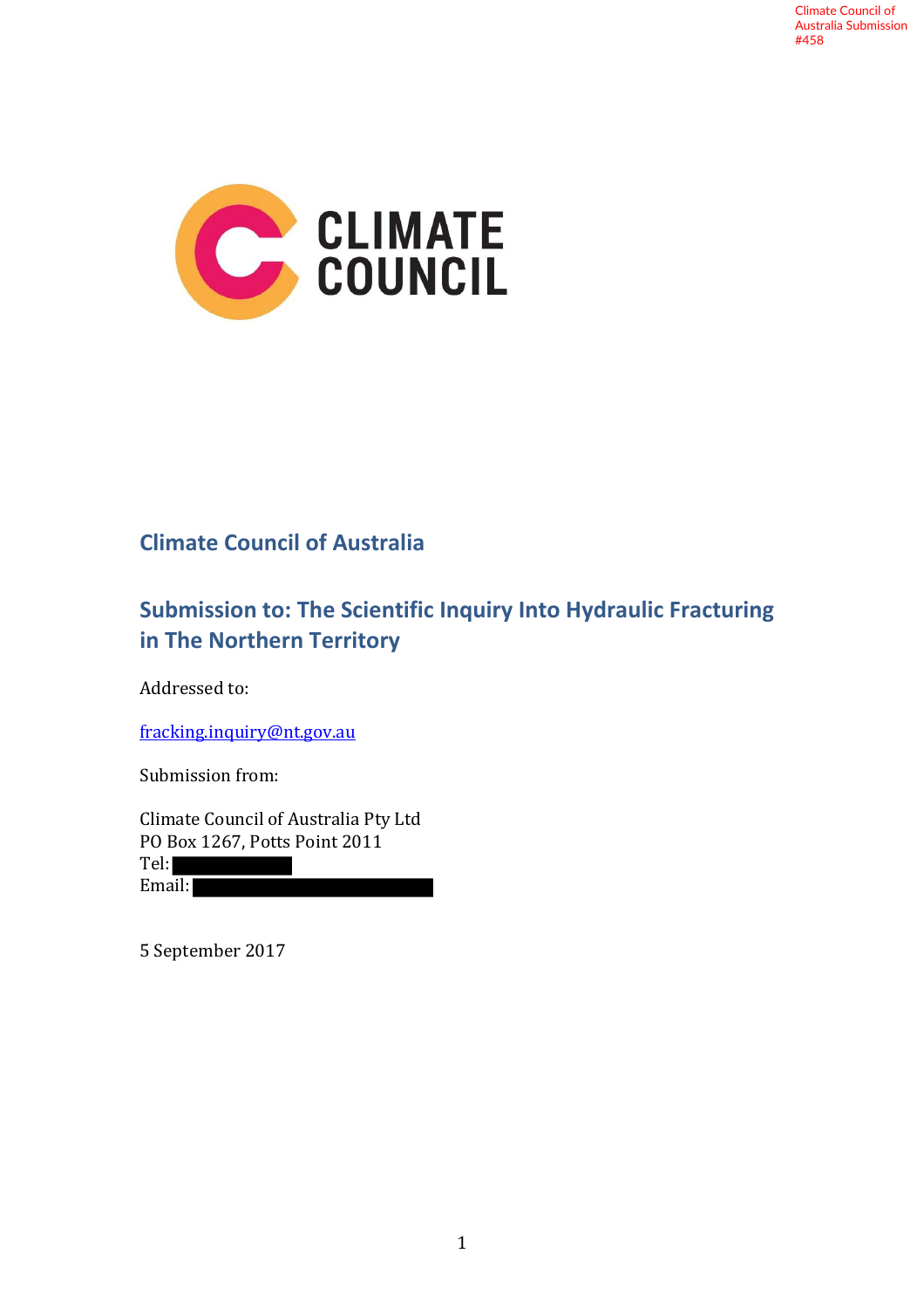### **About the Climate Council**

The Climate Council is an independent non-profit organisation that provides authoritative, expert advice to the Australian public on climate change.

To find out more about the Climate Council's work, visit www.climatecouncil.org.au

### **Executive Summary**

Human activities, such as the burning of coal, oil and gas for electricity, are driving up greenhouse gas emissions and a long-term warming trend. Consequently, climate change is cranking up the intensity of extreme weather events in the Northern Territory and elsewhere in Australia, such as heatwaves, bushfires and coastal flooding. The impacts of extreme weather events will likely become much worse unless global greenhouse gas emissions are reduced rapidly and deeply.

In ratifying the Paris Agreement, Australia committed to rapidly reduce our carbon emissions, transitioning to zero emissions before 2050. Despite this pledge to tackle climate change, Australia's emissions continue to rise, particularly from its largest source – the electricity sector. Furthermore, while some have argued that additional gas resource development is essential to transition to a low carbon electricity generation system, this will not be possible within the 2°C carbon budget - because tackling climate change requires that most of the world's (including Australia's) fossil fuels be left in the ground, unburned. Additionally, building new gas power plants and infrastructure based on policy schemes which foster new gas development, risk "locking-in" expanded gas use for decades into the future, and dramatic expansion of new unconventional gas resource exploration and development, and associated fossil fuel delivery infrastructure.

To protect Australians from worsening climate impacts (eg more destructive storms, intense heatwaves and worsening bushfire conditions) and in line with our Paris Agreement commitments and carbon budget constraints, Australia needs pathways to transition as rapidly as possible away from coal, oil and gas to reach net zero emissions by 2050. Developing new gas projects, including hydraulic fracturing of onshore unconventional reservoirs and associated activities (and other fossil fuel projects) is fundamentally at odds with attaining this goal. Today, the cheapest new electricity sources are renewables, so for new power generation, it makes sense to limit reliance on gas for cost and climate reasons.

For more details on how investing in more gas will lock in high electricity prices and pollution for decades to come, see the Climate Council's report, "Pollution and Price: The Cost of Investing in Gas" (Climate Council 2017a).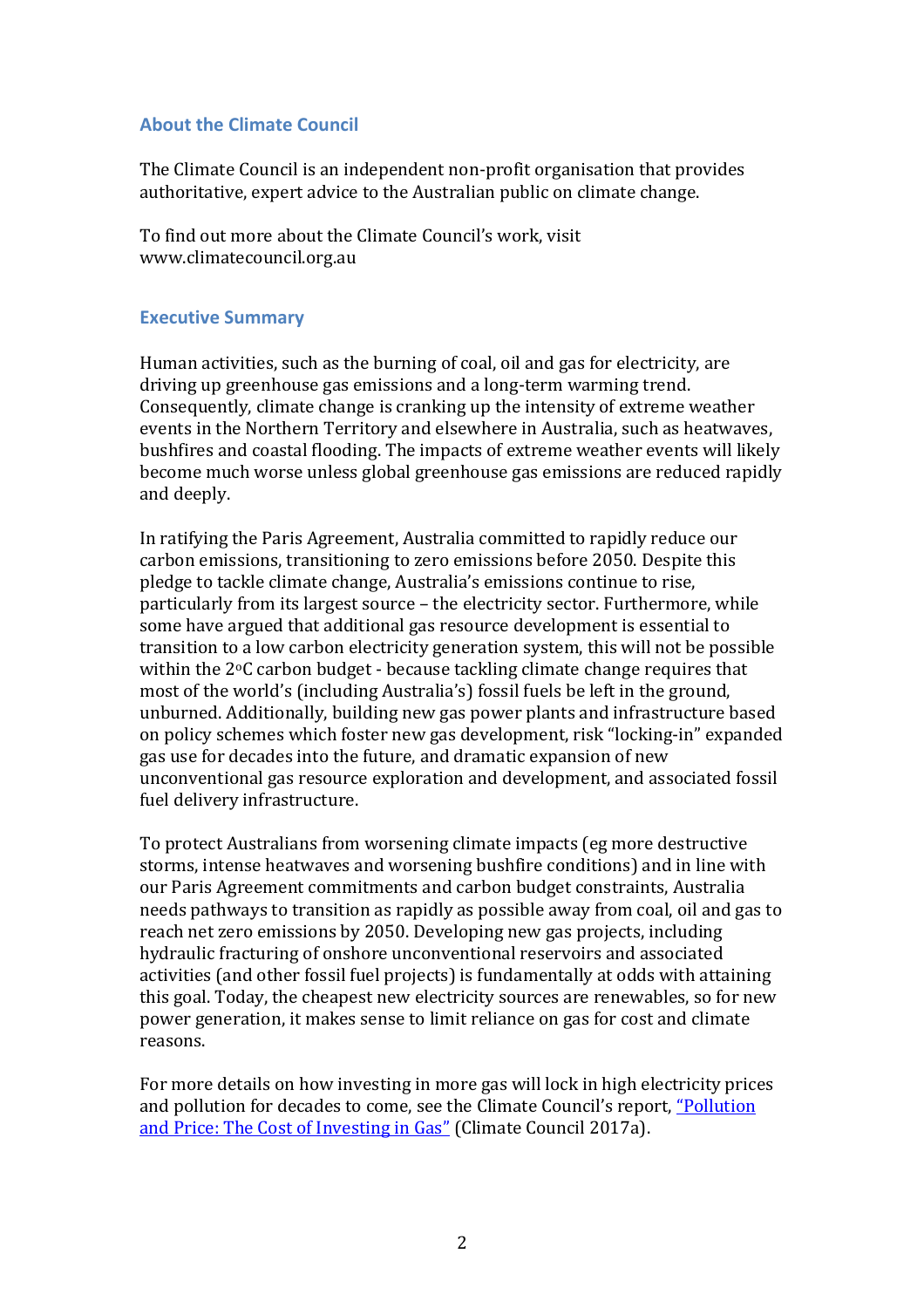### **Delivering Australia's emission reduction commitments**

2016 was the hottest year on record globally for the third year in a row. The record global warmth of 2016 is part of a long-term trend. All of the world's 10 warmest years have occurred since 1998. 2016 is the 40th consecutive year with above-average global temperatures (NOAA 2017). Human activities, such as the burning of coal, oil and gas for electricity, are driving up greenhouse gas emissions and fuelling the long term warming trend.

In 2016, Australia sweltered through its warmest autumn on record. Highest temperatures on record were experienced throughout much of eastern and northern Australia including Northern Territory, Queensland, New South Wales, and Victoria. From late February through March 2016, the sea surface temperatures over the northern, most pristine part of the Great Barrier Reef were around 1 to 1.5°C above the recent long-term average (2002-2011). Warm waters caused devastating bleaching and the death of 67% of coral in the northern section. Western Australian and other reefs throughout the world were also badly affected by this mass global bleaching event, the worst in recorded history, driven by climate change and a recent El Niño event.

Climate change is influencing all extreme weather events in Australia. Heatwaves are becoming hotter, lasting longer and occurring more often. Marine heatwaves that cause severe coral bleaching and mortality are becoming more intense and occurring more often. Extreme fire weather and the length of the fire season is increasing, leading to an increase in bushfire risk. Sea level has already risen and continues to rise, driving more devastating coastal flooding during storm surges. The impacts of extreme weather events will likely become much worse unless global greenhouse gas emissions are reduced rapidly and deeply. For more details, see the Climate Council's report, "Cranking up the Intensity: Climate Change and Extreme Weather Events" (Climate Council 2017b).

Under the Paris Agreement, world leaders have agreed to limit global temperature rise to well below 2 degrees Celsius (°C) above pre-industrial levels, and to pursue efforts to limit temperature rise to only 1.5°C. This near universal agreement - signed by 197 parties, ratified by 129 parties and covering 97% of emissions - entered into force on 4 November 2016. Australia ratified the Paris Agreement on 9 November 2016 (UNFCCC 2016).

In order to meet the 1.5-2°C target, the Paris Agreement sets a goal to reach net zero greenhouse gas emissions globally in the second half of this century (UNFCCC 2016).

In ratifying the Paris Agreement, Australia has committed therefore to rapidly reduce our carbon emissions, transitioning to zero emissions before 2050.

Today, Australia's electricity sector accounts for 35% (189 MtCO<sub>2</sub>e in 2016) (Australian Government 2016) of our greenhouse gas emissions - the single largest source. When emissions from extraction, processing and transporting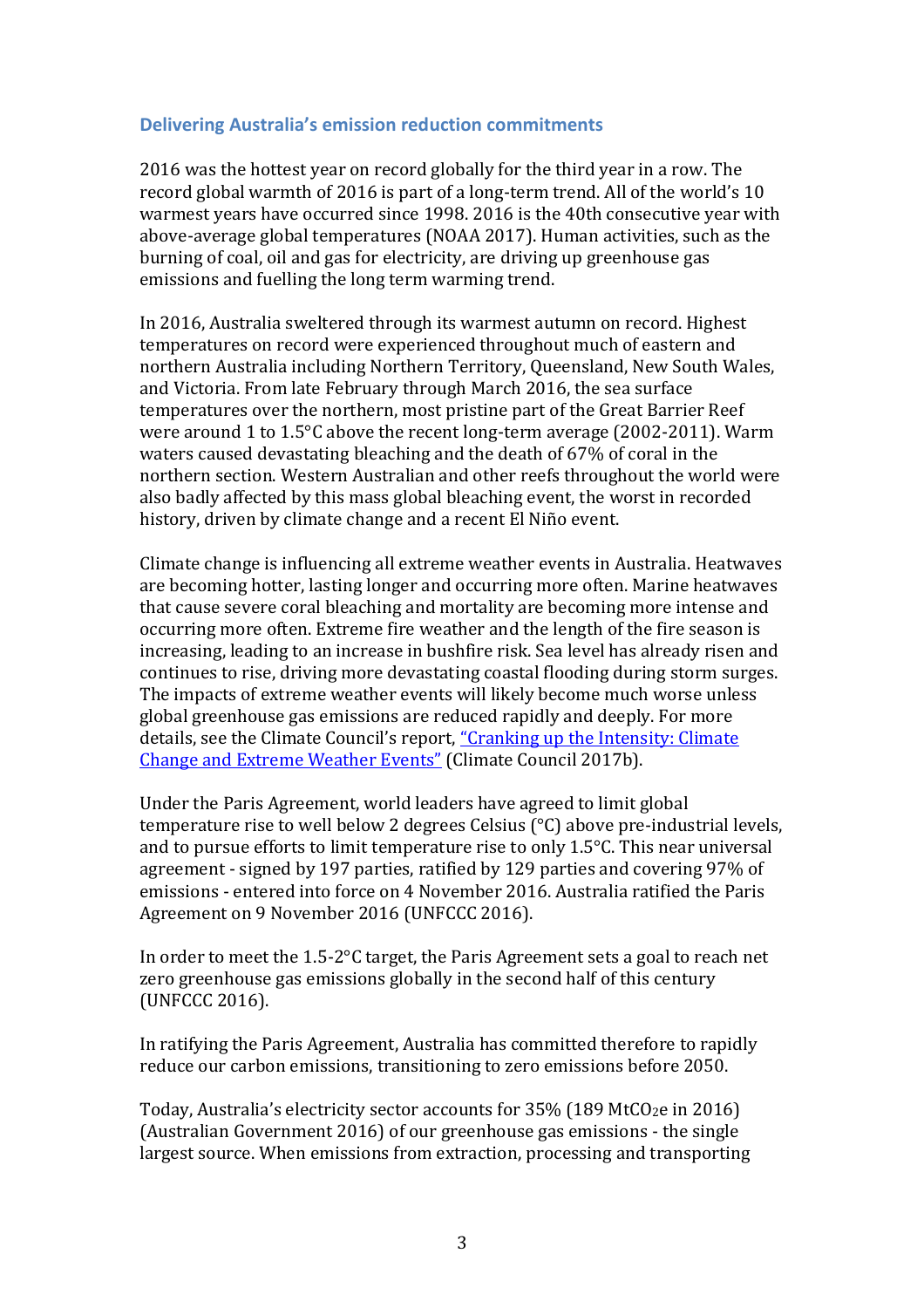coal, gas and diesel are added, electricity generation is clearly the dominant contributor to Australia's emissions (Climate Council 2014).

The Federal Government has set a 26-28% emissions reduction target. Yet in 2015, leading up to the Paris climate talks, the Climate Change Authority (CCA) recommended - based on climate science, international actors and economic factors - that Australia should reduce its emissions 40 to 60% below 2000 levels by 2030 (or a range of approximately 45 to 65% below 2005 levels). It is important to note that the CCA's recommendations are based on a two-thirds chance of avoiding 2°C warming. For a stronger chance, the target should be higher. Therefore, if global average temperature is to stay below 2°C then the CCA recommendations should be seen as a bare minimum for Australia's contribution to tackling climate change in concert with the rest of the world.

# **Gas and the global carbon budget, staying under 2°C**

The carbon budget is one method of tracking progress against the Paris Agreement 1.5-2°C target. The carbon budget is a simple, scientifically based method used to determine how much carbon humanity can "spend" (IPCC 2013).

Most of the world's fossil fuel reserves must be left in the ground, unburned, to keep global temperature rise to no more than 2°C in accordance with the Paris Agreement.

McGlade and Ekins (2015) analysed the unburnable fossil fuels globally and for the OECD Pacific group (which consists mainly of Australia reserves, see Table 1):

- To have a 50% chance of meeting the 2°C warming limit, at least 52% of known global reserves of gas are unburnable, i.e. they must be left in the ground.
- To have a 75% chance of meeting the 2°C warming limit, at least 71% of known global reserves of gas are unburnable.

## **Table 1: Percentage of fossil fuel reserves that can be burned, based on a carbon budget approach for the OECD Pacific group (largely Australian reserves) for emissions from 2011 through 2050.**

| Probability of meeting 2°C target | 50% | 75% |
|-----------------------------------|-----|-----|
|                                   |     |     |
|                                   |     |     |
| Oil                               | 54  | 32  |
| Gas                               | 49  | 29  |
| Coal                              | 5   | 3   |

Source: Meinshausen et al. 2009; IPCC 2013; McGlade and Ekins 2015.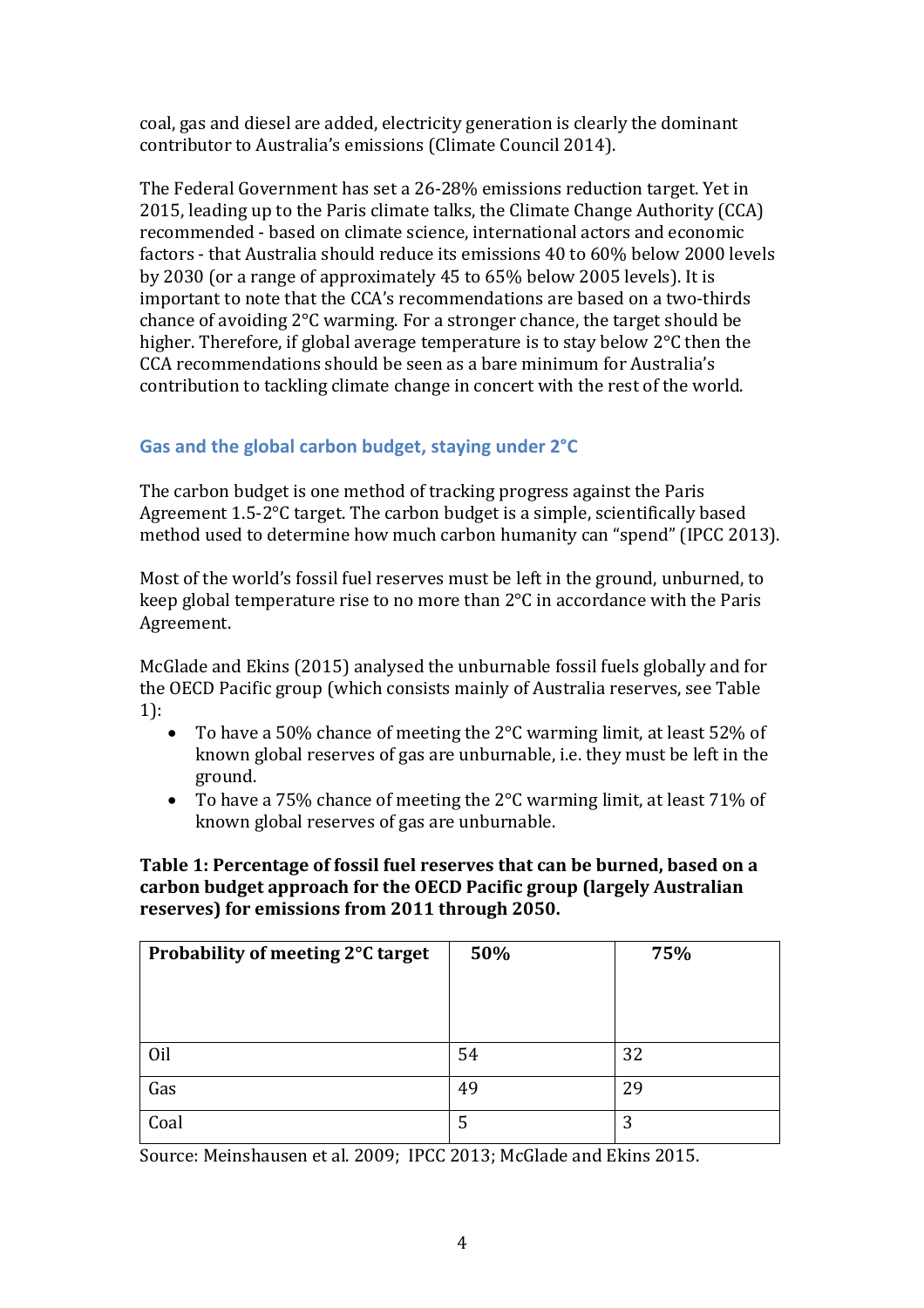This analysis is based on a carbon budget from 2011 to 2050. Thus, results from this analysis will need to be reduced somewhat to account for the emissions from gas burned over the 2011-2016 period.

The analysis by McGlade and Ekins (2015) also finds that no amount of unconventional gas reserves (coal-seam gas, shale gas, etc.) are exploitable (unless they are cheaper than, and thus displace, production from existing conventional gas reserves, which is highly unlikely).

While some have argued that additional gas resource development (conventional and unconventional) is essential to transition to a low carbon electricity generation system, this will not be possible within the 2oC carbon budget because tackling climate change requires that most of the world's (including Australia's) fossil fuels be left in the ground, unburned (for more details see the Climate Council's report, "Unburnable Carbon: Why we need to leave fossil fuels in the ground".

### **Recommendation:**

• Most of the world's (including Australia's) fossil fuel reserves must be left in the ground, unburned, to keep global temperature rise to no more than 2°C in accordance with the Paris Agreement.

# **Australia's emission reduction challenge and the electricity sector, reaching zero emissions before 2050**

To protect Australians from worsening climate impacts (eg more destructive storms, intense heatwaves and worsening bushfire conditions) and in line with our Paris Agreement commitments and carbon budget constraints, Australia needs pathways to transition as rapidly as possible away from coal, oil and gas to reach net zero emissions by 2050.

Using existing gas-fired generators to complement wind and solar power while scaling up a range of renewable energy technologies, energy storage, and energy efficiency measures can deliver a limited benefit, provided the end goal is phasing out the use of all fossil fuels as quickly as possible.

However, building new gas power plants and infrastructure based on policy schemes which foster new gas development, such as an Emissions Intensity Scheme, risk "locking-in" expanded gas use for decades into the future, and dramatic expansion of new unconventional gas resource exploration and development, and associated fossil fuel delivery infrastructure.

Two recent studies by consultants evaluated alternative policy mechanisms to deliver the 26-28% reduction target for the electricity sector (Frontier Economics (2016) and Jacobs (2016). Both modelled alternative renewable policy mechanisms (feed in tariffs using reverse auctions, and expansion of the Renewable Energy Target) and other economic mechanisms such as emissions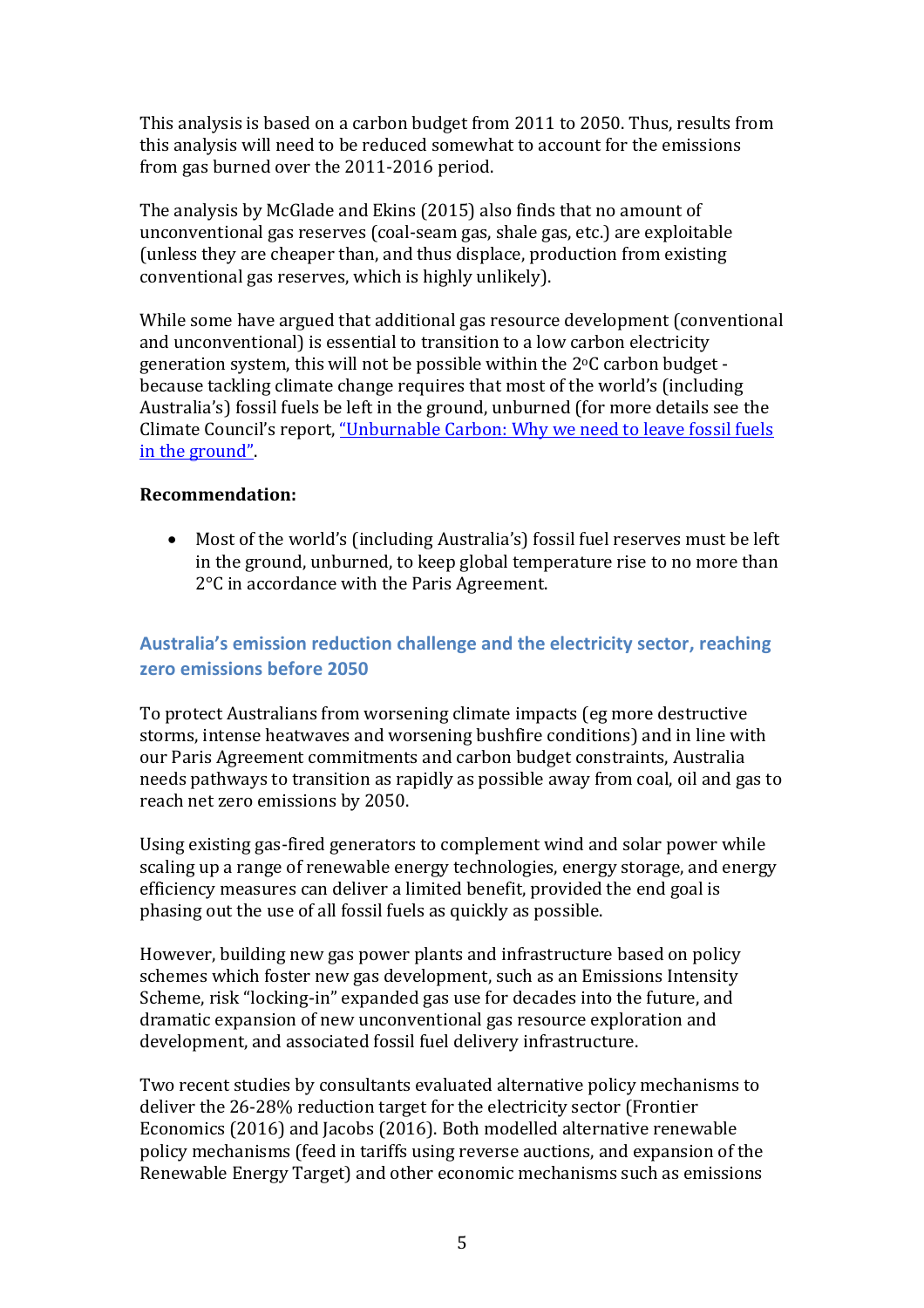intensity and emissions trading schemes. Under an emissions intensity scheme, to achieve the 26% to 28% emissions reduction by 2030, between 70,000 GWh/yr (Frontier Economics 2016) and 110,000 GWh/yr (Jacobs 2016) of additional gas fuelled power production (by around an extra 8000MW of new power plant by 2030) would be needed to displace coal.

To put this in context, this would require the development of gas reserves and production equivalent to that needed to supply between 2 to 5 additional LNG trains of the capacity of those at Gladstone. In circumstances where experienced industry consultants are already anticipating a shortfall against existing east coast demand, and companies like Santos are already impairing their results because they are unable to economically develop sufficient gas to fill out their existing GLNG plant, it would be economically (as well as environmentally) negligent to base future emission reduction policy for the sector around any policy measure which would require a dramatic expansion of gas exploration and development.

This new gas development would "lock in" over a billion tonnes of additional carbon dioxide emissions over the lifetime of the new gas power plants, and the operating lives of the plants would extend well beyond 2050, when electricity sector emissions need to drop to zero.

Investing well over \$10 billion in gas power generation assets, and probably the same amount or more in upstream gas development, is very risky economically. With gas costs linked to volatile international oil prices, new open cycle or combined cycle gas power stations would be uncompetitive relative to renewables, as the latter have zero fuel costs. Once storage technologies reduce in cost, they will also be able to dispatch renewable sourced power extremely competitively, again undermining gas plant economics.

Further, while gas power plants emit fewer greenhouse gas emissions than coalfired power plants, there is a significant added carbon emissions risk associated with methane "fugitive emissions" released through unconventional gas extraction and transport. It is critical to note that the carbon budget approach includes only carbon emitted as carbon dioxide from combustion processes, and does not include the warming effects of methane, a much more potent greenhouse gas than carbon dioxide, from fugitive emissions. Including the warming effects of fugitive emissions of methane would require an even more stringent carbon budget.

Currently in national greenhouse gas accounts, Australia applies default emissions factors for fugitive emissions largely based on conventional (offshore) gas, rather than direct measurement. Published emissions data based on field studies and direct measurement from Australia's unconventional gas industry is extremely limited. Emissions from all gas produced in Australia is reported as 0.5% of gas production (Melbourne Energy Institute 2016).

However, satellite and aircraft-based measurements of methane from unconventional gas production in the United States finds fugitive emissions are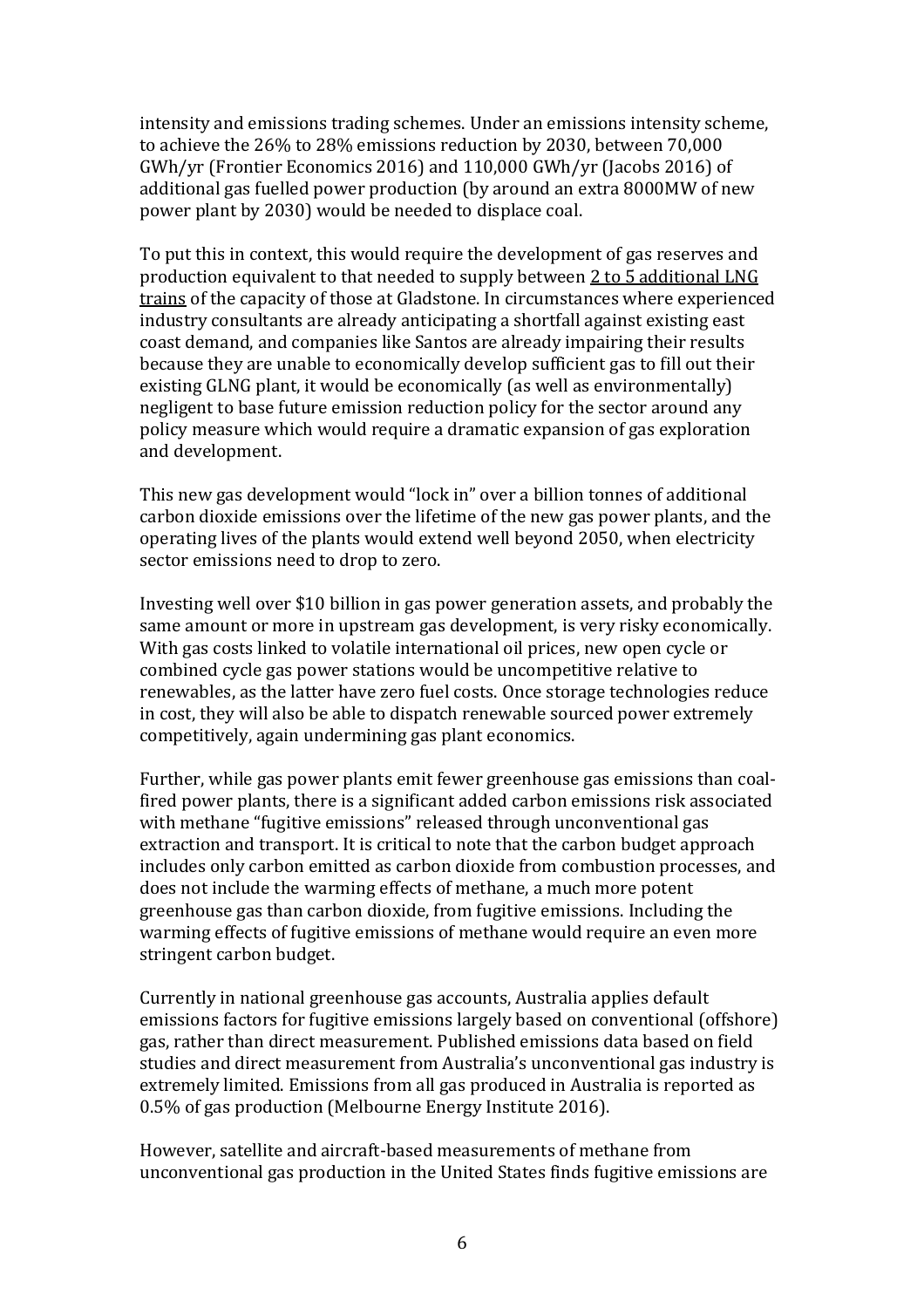substantially higher than the default factors applied currently by industry and government in Australia. Studies have found fugitive emissions from unconventional gas production in the United States range from 2 to 17% of production (Melbourne Energy Institute 2016). Infrared satellite imagery of unconventional shale and coal seam gas developed areas in the United States shows a very dramatic fugitive emissions "hot spot" over the San Juan coal seam gas development region (the biggest developed CSG region in the United States). Coal seam gas, in particular, is typically developed in shallower geological horizons than shale gas and hence the risks of fugitives escaping from dewatered coals through heterogeneous rock strata is much greater.

There are insufficient field studies, and no base line studies to quantify the impact of fugitive emissions associated with unconventional gas development and extraction in Australia. However, if methane emissions in Australia are equivalent to levels in the United States, any emissions benefit of choosing gas over coal may be cancelled out (Melbourne Energy Institute 2016).

Underreporting of methane emissions is not limited to Australia. Globally, methane emissions from fossil fuels have been significantly underestimated, potentially by as much as 60% (Schwietzke et al 2016).

This lack of data on fugitive emissions from coal seam gas presents a significant carbon risk associated with underestimated fugitive emissions, particularly given the potency of methane as a greenhouse gas, the rapid and continuing scale-up of gas production and the growing proportion of coal seam gas.

### **Recommendations:**

- To protect Australians from worsening climate impacts, Australia needs pathways to transition as rapidly as possible away from coal, oil and gas to reach net zero emissions by 2050.
- No new gas power plants and infrastructure to be built because they risk "locking-in" expanded gas use for decades into the future.
- Field measurement of baseline and fugitive emissions from the coal, gas and oil supply chains to accurately record emissions from all onshore and offshore fossil fuel infrastructure.

### **Gas is expensive**

As Australian gas is now mostly exported as LNG, Australian gas prices are now inextricably linked to world market prices for oil. At current oil prices (around US\$60/bbl), LNG netback prices are equivalent to around A\$9-10/GJ (e.g. see ACIL Allen 2014; Climate Change Authority 2014; Lewis Grey Advisory 2016). If oil prices were to reach US\$100/bbl or more again, domestic gas prices would double to around A\$20/GJ.

However, gas prices are much higher than this on occasions even now. LNG export supply contracts have dramatically increased the demand for gas to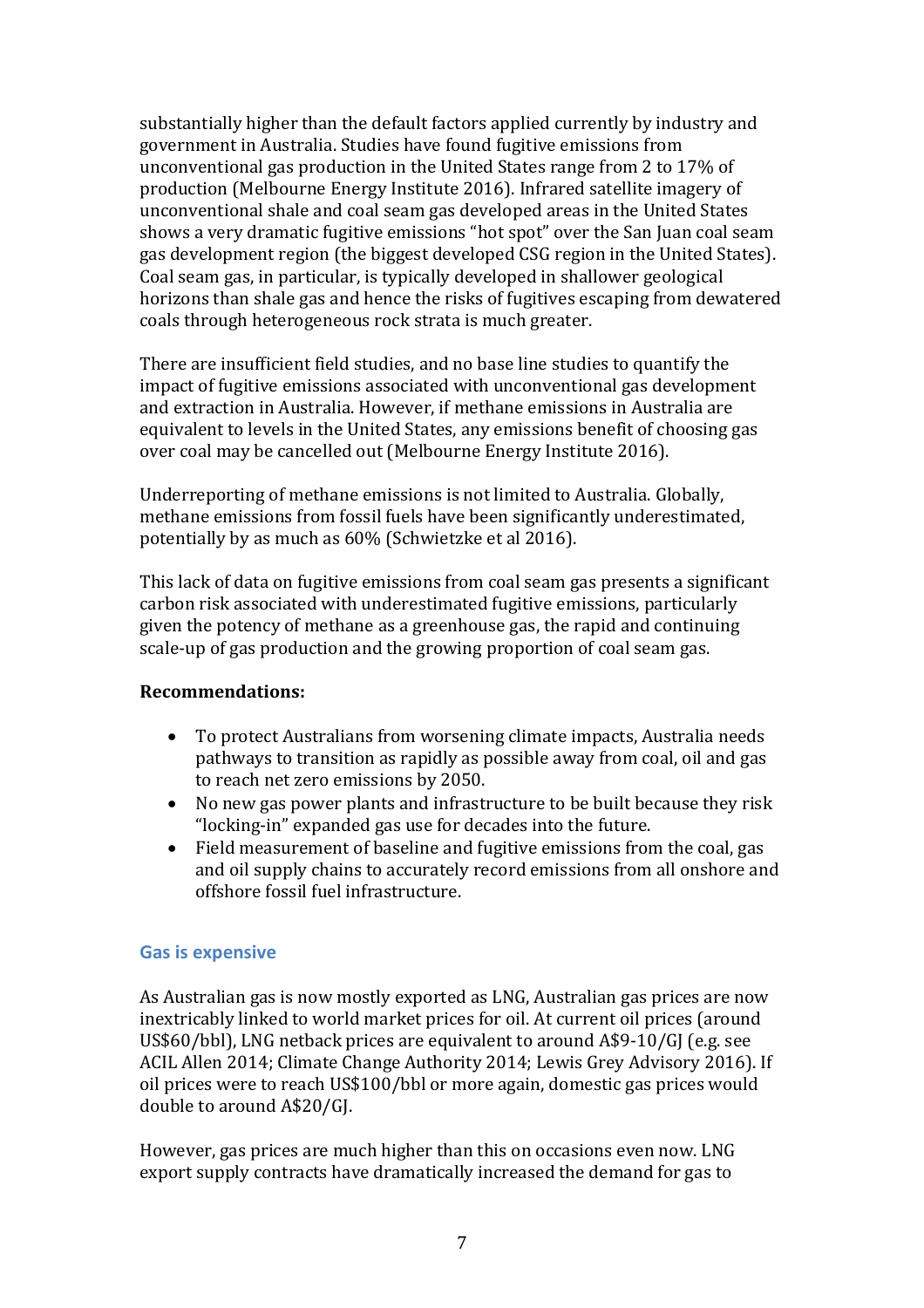export, and led to scarcity pricing for gas available for domestic power production in Australia (Sandiford 2016). The developing shortfall in supplies and deliverability sees gas prices routinely reach two to four times more than this now, driving up local gas and power prices greatly. A gas price of \$20/GJ gas needs a power price of between \$A140 to \$200/MWh, just to cover fuel costs alone.

Reliance on gas power is also driving extreme price spikes due to lack of competition among gas power companies, particularly in South Australia and Queensland (Climate Council 2016; RenewEconomy 2017).

Today, the cheapest new electricity sources are renewables (Bloomberg New Energy Finance 2016), so for new power generation, it makes sense to limit reliance on gas for cost reasons (as well as climate reasons).

Energy affordability is a critical issue for the estimated 12.8% of Australians living in poverty (ACOSS 2014). There are ways to transition the electricity sector to low emissions power while also protecting the most vulnerable households and businesses from further electricity cost increases.

The Australian Capital Territory (2017) has demonstrated one approach to addressing this issue by establishing an energy efficiency improvement scheme in conjunction with its 100% renewable energy target. This approach specifically targets low-income households to receive energy efficiency upgrades with the objective of offsetting any increased power costs (by reducing electricity use).

To keep electricity affordable, the regulatory framework also needs to keep pace behind new developments enabling households and businesses greater control over their electricity bills through technologies such as solar power and battery storage as well as digital information for monitoring and controlling electricity use and generation.

### **Recommendation:**

• Limit reliance on gas for cost reasons – renewables are cheaper.

### **The cheapest approach is to transition directly to renewable energy**

Gas power generation is both polluting and expensive – it does not achieve two of the stated energy policy criteria.

Numerous modelling studies of Australia's National Electricity Market (eg Jacobs 2016) show that accelerated renewable uptake, paired with storage, a smart grid and energy efficiency, best achieves lowest consumer prices, acceptable reliability and meets Australia's emissions reduction commitments, not only for 2030, but importantly also positions electricity infrastructure for a continued trajectory to zero emissions by 2050, with minimal economic stranding of assets newly built to achieve the 2030 target (e.g. gas powered generation under an emissions intensity policy alternative).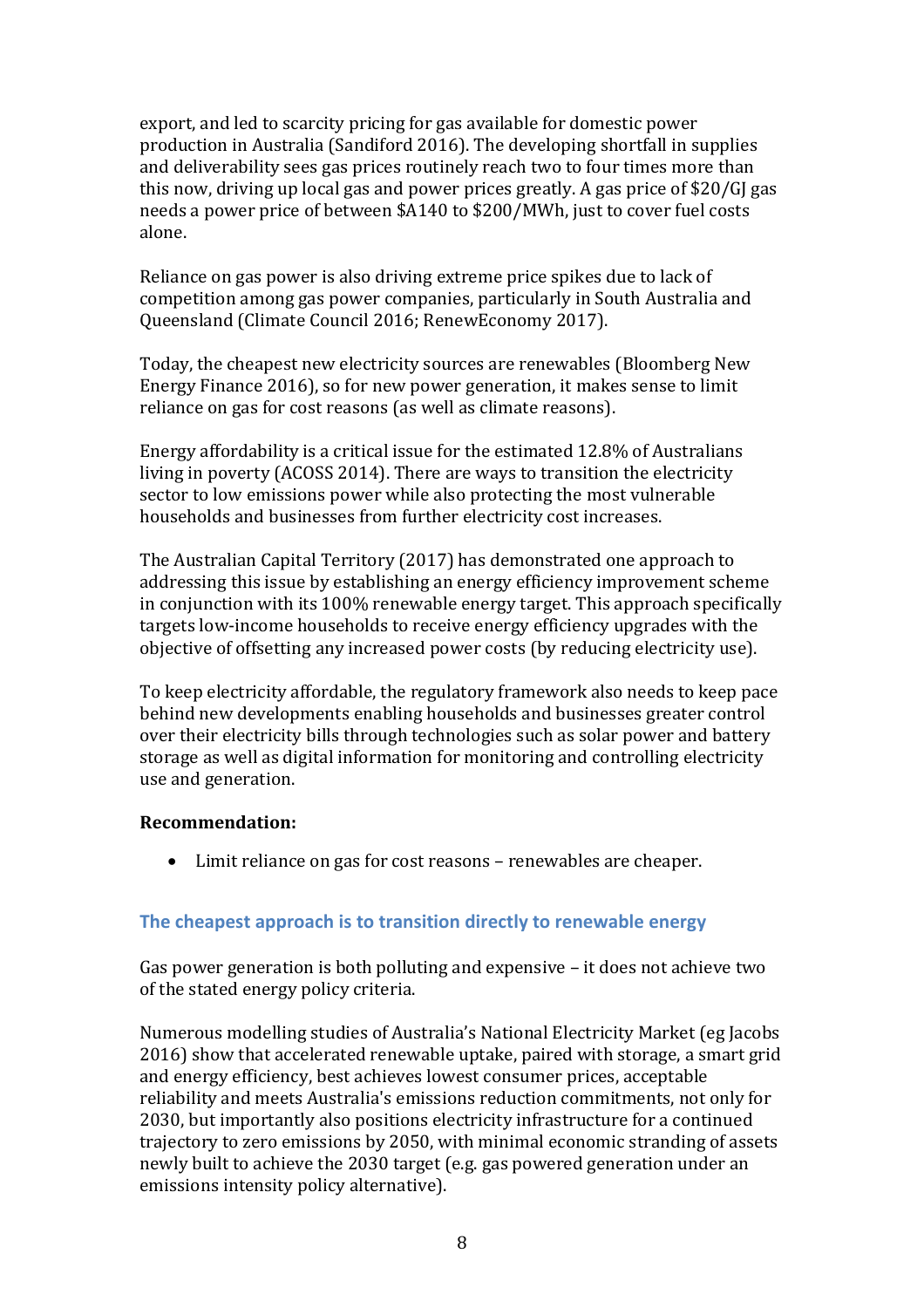For example, Jacobs (2016) modelled a series of policy options to achieve Australia's 2030 commitment under the Paris Agreement and also to achieve the near zero emissions by 2050, consistent with the longer term 2°C guardrail Paris Agreement obligations, these were: carbon tax; an emissions intensity scheme; an extended renewable energy target; a low emissions target (with wider eligibility than the renewable energy target); renewable energy feed in tariffs with contracts for difference (reverse auctions for renewable energy similar to the Australian Capital Territory's approach for reaching its 100% target); regulated coal closures; and absolute emissions baselines.

This modelling (Jacobs 2016) found that a policy of reverse auctions driving investment in new renewable energy results in by far the lowest costs for all classes of retail consumers; and resulted in the second lowest economic costs overall (after a carbon tax) for meeting Australia's emissions reduction commitments. This approach also results in one of the lowest levels of gas generation over the modelling period 2020 - 2050.

The modelling results reflect the fact that new renewable energy power generation, such as wind and solar, are now cheaper than new gas or coal and avoid the asset stranding risks inherent in new fossil fuelled generation. There is a range of renewable energy and storage technologies that can provide power on demand to complement variable renewables (at times of low wind or sunshine), such as hydro, pumped storage, solar thermal, both large and small scale battery storage, smart grids as well as demand management.

Renewable and battery technologies are serving large scale global markets that are growing dramatically. For example, the Tesla "gigafactory" is now making lithium ion batteries and it will double current global production, dramatically reducing costs. It is one of many such "mega" factories now operating or being built making solar PV panels and batteries at giga-scale.

Transitioning directly to renewable energy is a policy for significant job creation nationwide. Moving to 50% renewables by 2030 would create more than 28,000 jobs nationally (EY and Climate Council 2016).

This direct transition approach avoids the additional emissions, stranded gas and power assets, and high power prices for years to come.

### **Recommendations:**

- Invest in new renewable energy power generation rather than new gas or coal in order to avoid the asset stranding risks inherent in new fossil fuelled generation.
- Transition directly to renewable energy to stimulate significant job creation nationwide.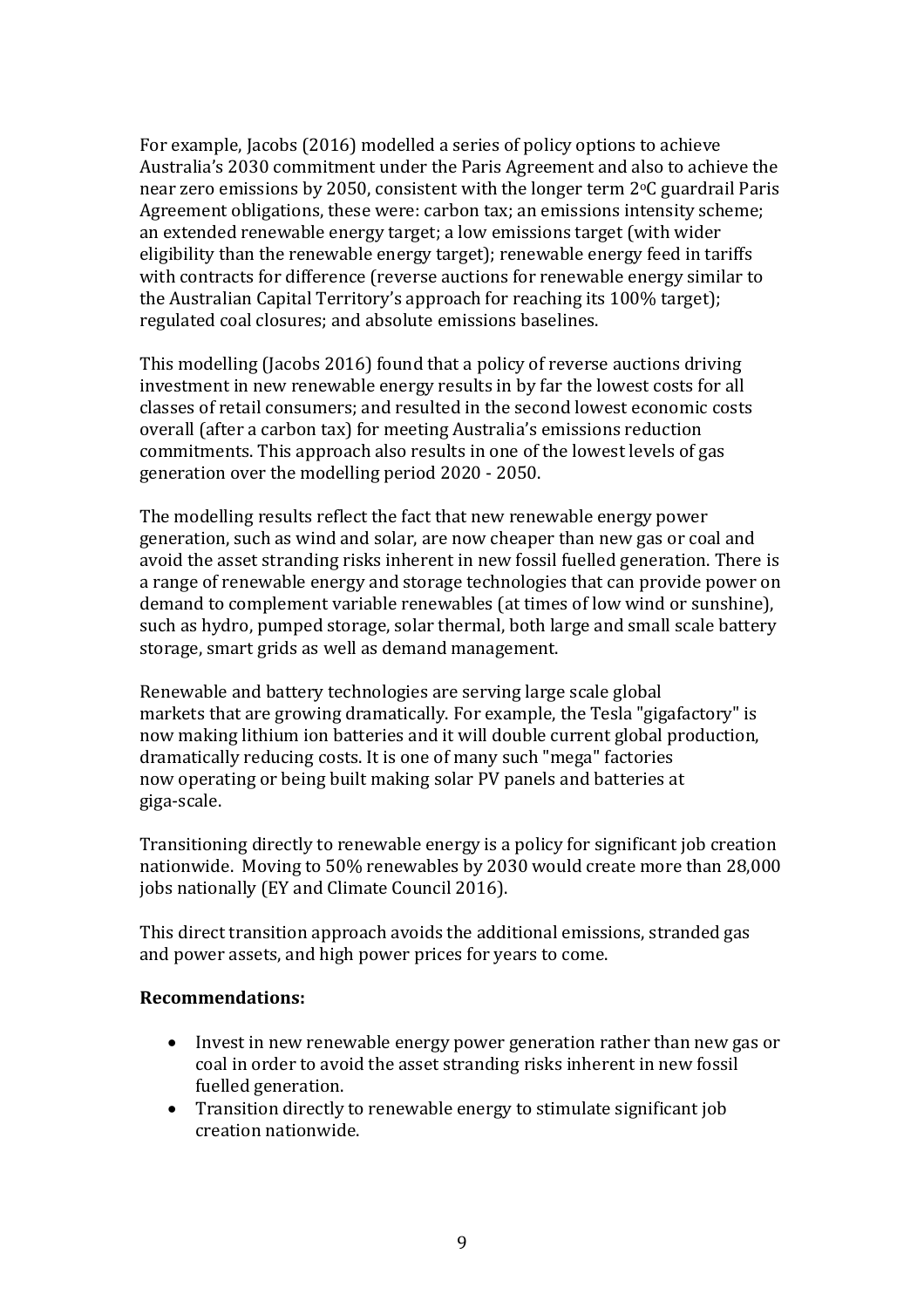### **References**

ACIL Allen (2014) RET Review Modelling. Market Modelling of Various RET Policy Options. Accessed at http://content.webarchive.nla.gov.au/gov/wayback/20150301135304/https:// retreview.dpmc.gov.au/sites/default/files/files/ACIL\_Report.pdf

ACOSS (Australian Council of Social Service) (2014) Preventing shocks and addressing energy poverty. Accessed at http://www.acoss.org.au/images/uploads/Concessions\_paper\_2014\_FINAL.pdf

ACT Government (2017) Energy Efficiency Improvement Scheme. Accessed at http://www.environment.act.gov.au/energy/smarter-use-ofenergy/energy\_efficiency\_improvement\_scheme\_eeis

AEMO (2016) AEMO Gas Statement of Opportunities (2016) www.aemo.com.au/Gas/National-planning.../Gas-Statement-of-Opportunities.

Australian Government (2016) Quarterly Update of Australia's National Greenhouse Gas Inventory: June 2016 Australia's National Greenhouse Accounts https://www.environment.gov.au/system/files/resources/48275b92-3f4b-44d0-aa4e-50ece408df86/files/nggi-quarterly-update-jun-2016.pdf.

Bloomberg New Energy Finance (2016) World Energy Hits a Turning Point: Solar That's Cheaper Than Wind. Accessed at

https://www.bloomberg.com/news/articles/2016-12-15/world-energy-hits-aturning-point-solar-that-s-cheaper-than-wind.

Climate Change Authority (2014) Renewable Energy Target Review Report. Accessed at

http://climatechangeauthority.gov.au/sites/prod.climatechangeauthority.gov.au /files/files/CCA-RET-Review-published-updated.pdf

Climate Council (2014) Australia's Electricity Sector: Ageing, Inefficient and Unprepared. Accessed at 2014) http://www.climatecouncil.org.au/australia-selectricity-sector-ageing-inefficient-and-unprepared.

Climate Council (2016) The Perfect Storm: Analysing the Role of Gas in South Australia's Power Prices. Accessed at http://www.climatecouncil.org.au/perfectstorm-report.

Climate Council (2017a) Pollution and Price: The Cost of Investing in Gas. Accessed at https://www.climatecouncil.org.au/price-of-gas.

Climate Council (2017b) Cranking Up The Intensity: Climate Change and Extreme Weather Events. Accessed at https://www.climatecouncil.org.au/cranking-intensity-report.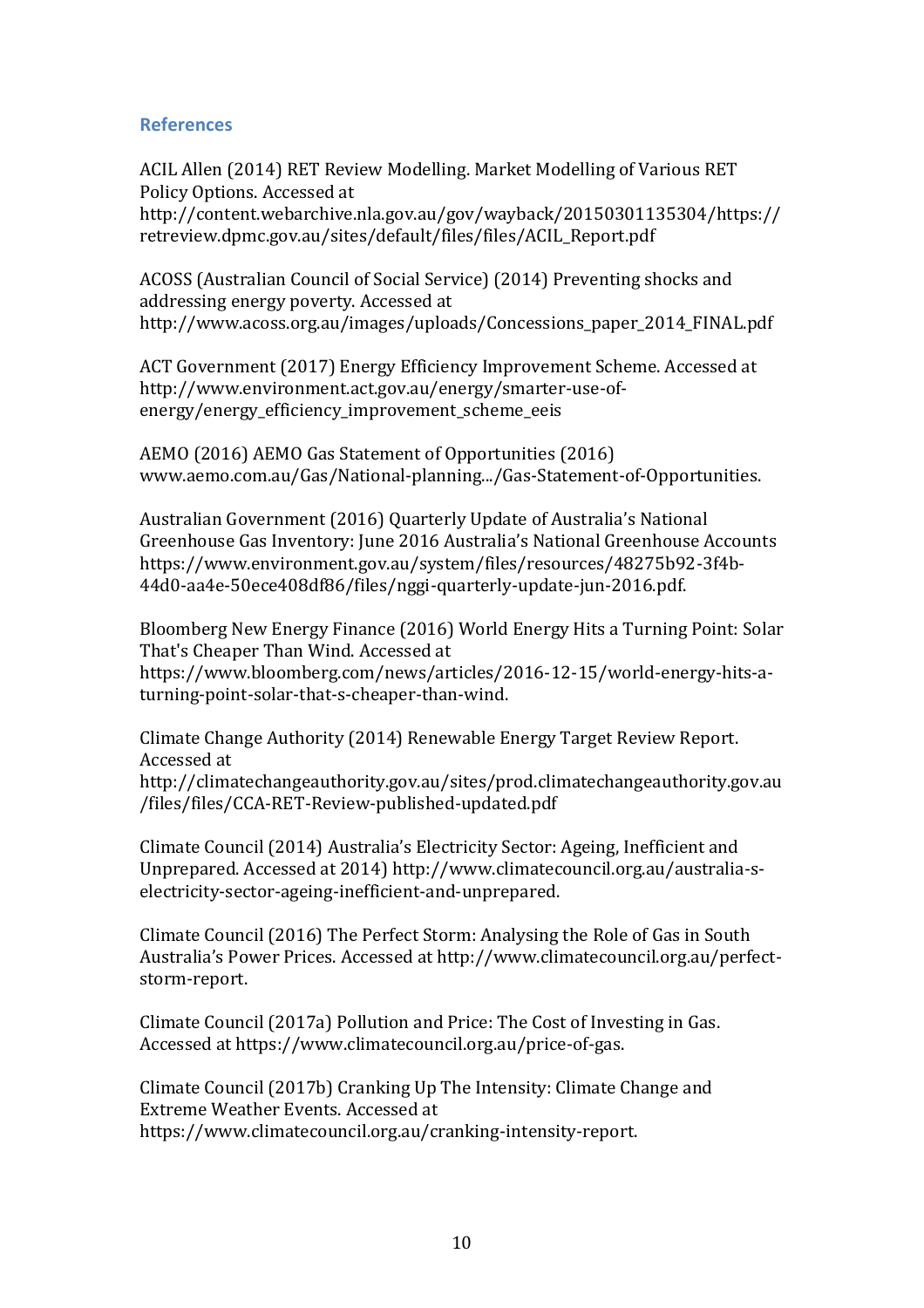Energyquest (2016) East Coast Gas market Scenario and Implications for South Australia 1 July 2016

EY and Climate Council (2016) Renewable Energy Jobs: Future Growth in Australia. Accessed at https://www.climatecouncil.org.au/renewablesreport.

Frontier Economics (2016) – Emissions reduction options – A Report Prepared for the Australian Energy Market Commissions, November 2016

IPCC (2013) Summary for Policymakers. In: *Climate Change 2013: The Physical Science Basis*, Contribution of Working Group I to the Fifth Assessment Report of the Intergovernmental Panel on Climate Change, edited by Stocker, T.F., Qin, D., Plattner, G.-K., Tignor, M. Allen, S.K., Boschung, J. Nauels, A., Xia, Y., Bex, V. and Midgley, P.M, Cambridge and New York, Cambridge University Press, pp. 3-29.

Jacobs (2016) – Modelling illustrative electricity sector emissions reduction policies (iteration with CGE modeling), for Climate Change Authority, 26 June 2016

Lewis Grey Advisory (2016) – Projections of Gas and Electricity Used in LNG Public Report, 18 November 2016

McGlade C and Ekins P (2015) The geographical distribution of fossil fuels unused when limiting global warming to 2°C. *Nature*, 517(7533), 187-190.

Meinshausen M, Meinshausen N, Hare W, Raper SC, Frieler K, Knutti R, Frame DJ and Allen MR (2009) Greenhouse-gas emission targets for limiting global warming to 2°C. *Nature*, 458(7242): 1158–1162.

Melbourne Energy Institute (2016) A review of current and future methane emissions from Australian unconventional oil and gas production. http://www.tai.org.au/sites/defualt/files/MEI%20Review%20of%20Methane% 20Emissions%20-%2026%20October%202016.pdf.

NOAA (2017) Global Analysis - Annual 2016. Accessed at: https://www.ncdc.noaa.gov/sotc/global/201613.

RenewEconomy (2017) High energy prices? Blame fossil fuel generators, not renewables. Accessed at http://reneweconomy.com.au/high-energy-pricesblame-fossil-fuel-generators-not-renewables-84196/.

Sandiford M (2016) We really must talk about gas. Accessed at https://theconversation.com/we-really-must-talk-about-gas-64213.

Schwietzke S, Sherwood O, Bruhwiler L, Miller J, Etiope G, Dlugokencky E, Michel S, Arling V, Vaughn B, White J, and Tans P (2016) "Upward revision of global fossil fuel methane emissions based on isotopic database," *Nature*. Accessed at http://www.nature.com/nature/journal/v538/n7623/full/nature19797.html#a ccess.